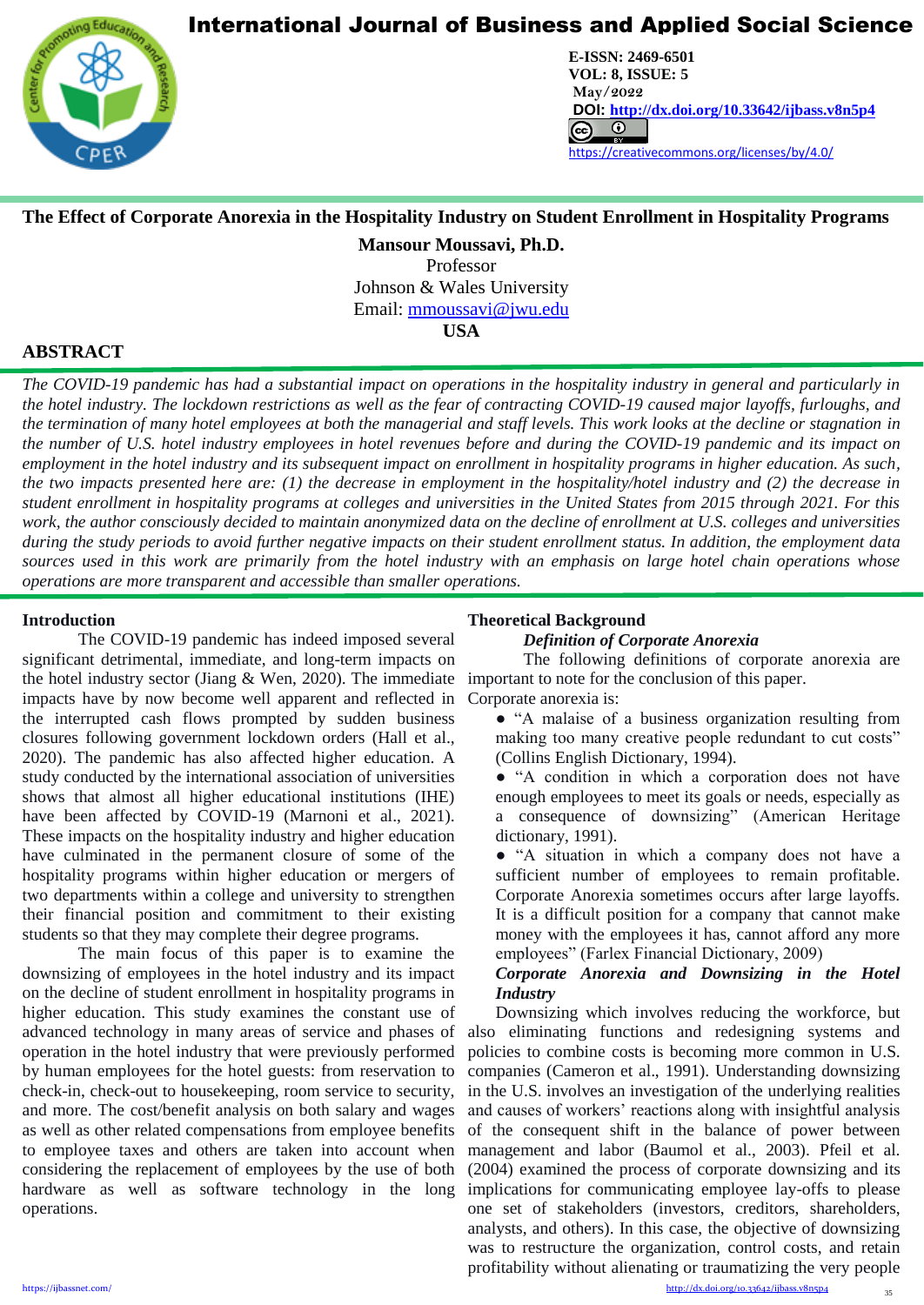

L

**CENTER FOR PROMOTION EDUCATION AND RESEARCH (CPER)** USA [www.cpernet.org](http://www.cpernet.org/)/www.cpernet.org/www.cpernet.org/www.cpernet.org/www.cpernet.org/www.cpernet.org/www.cpernet.org/www.cpernet.org/www.cpernet.org/www.cpernet.org/www.c **E-ISSN: 2469-6501 VOL: 8, ISSUE: 5 May/2022 DOI: <http://dx.doi.org/10.33642/ijbass.v8n5p4>**  <https://creativecommons.org/licenses/by/4.0/>

(Pfeil et al., 2004).

Previous studies have also examined the vulnerability and resilience of the US Leisure and Hospitality industry sectorwise by taking employment levels in seven different business segments (Khan et al., 2020). Studies have also shown how pressures from the capital-built market have reshaped management action and calculation in large publicly quoted US and UK corporations (Froud et al, 2006) and examined the relationship between downsizing, deskilling/upskilling, and contingent labor use in large firms (Littler et al, 2003).

### **Research Design**

The goal of this research was to study: (1) the decrease in employment in the hospitality/hotel industry and (2) the decrease in student enrollment in hospitality programs at colleges and universities in the United States from 2015 through 2021.

### *Review of Employment Data in the Hospitality*  **Findings** *Industry*

To gather data on employment data in the hospitality/hotel industry, the author consulted the following resources:

• The Oxford Economic Analysis study (American Hotel & Lodging Association, 2021): This study looked at the number of direct hotel property jobs such as housekeeping and front desk agents, impacted by COVID-19. This study did not include the total job loss from other industries that are supported by the hotel industry, including restaurants, retail, attractions, live events, transportation services, small business vendors, and supplies for hotels, among many others. This study also showed the state-by-state total of the United States job by using 2019 as the baseline to compare to 2020 and the projection of 2021.

• Huang et al., 2021: This research work combined different data to examine the US labor market trends during COVID-19.

● Viachaslau et al., 2020: This study examined the impact of the COVID-19 pandemic on the attractiveness of hospitality occupations as well as the perceived job security of senior managers and, thus, its influence on their have not been specified). commitment to remain in their host organizations.

### *Surveys on Student Enrollment*

To gather data on student enrollment in hospitality programs at colleges and universities in the United States from 2015 through 2021, the author directly surveyed various hospitality programs offered by colleges and universities in the United States and also consulted data on student enrollment collected by a survey conducted by STR in 2021 (Vinson & Hood, 2021).

For this work, thorough research was conducted to identify all both public and private colleges and universities that offer hospitality and related programs. This research (36.5%) responded with data for the entire college or produced a list of over 100 colleges and universities. Ninety-university student enrollment data, 26 (27%) responded six higher education institutions were then selected to send the without providing any data and only provided a website for questionnaire. The questionnaire asked about the number of

who helped create wealth and productivity for the organization students enrolled in the institution's respective hospitality programs for the past six years from the Fall of 2015 to the Fall of 2021. The questionnaire separately listed students enrolled in Associate degree programs, Bachelor's degree programs, Master's degree programs, and Doctoral degree programs. The questionnaire was sent via email to each selected college or university's admission offices. Four weeks were then allowed to receive the responses. In many cases, a second email was sent to those institutions that did not provide the required student enrollment data.

> To increase the reliability of data, the author also obtained a copy of the recent survey conducted by STR, Inc. (Vinson & Hood, 2021) on college enrollment which received 60 responses from various colleges and universities. This study used only the question in the survey regarding enrollment trends over the past five years related to the bachelor's degree that was most comparable to the study of the author's survey.

### *Review of Employment Data in the Hospitality Industry*

The second research category was on hospitality/hotel industry employee leanness plans or corporate anorexia plans. There were three distinct periods studied in this literature review: (1) pre-COVID-19 pandemic lockdown, (2) During the pandemic lockdown, and (3) Post pandemic lockdown until the current time.

A state-by-state and the United States job loss between 2019 and 2020 (American Hotel & Lodging Association, 2021) conducted by Oxford Economics Analysis results showed the total hotel property jobs (the numbers were from just direct hotel property jobs, such as housekeepers and front desk agents). A 2019 study by the American Hotel & Lodging Association. looked only at the total United States figures rather than state-by-state job loss figures found a decline in employment of 28.7% from 2019 to 2020 and also found an increase in hotel business sales of 43.5% from 2010 to 2018 while the total wages, salaries, and other compensations for the same period, grew only 32.5% (note that the other compensations

Huang et al. (2021) found that low preparation jobs in leisure and hospitality were the hardest hit during the pandemic and were slow to recover.

### *Surveys on Student Enrollment*

After a thorough review of the 89 survey responses received out of 96 contacted colleges and universities, only 24 responses (25%) met the needs of this study by responding with student enrollment data on all degrees of their hospitality programs. The remaining 65 responses did not provide relevant data that served the purpose of this study and therefore were disregarded. Of the 65 responses that were disregarded, 35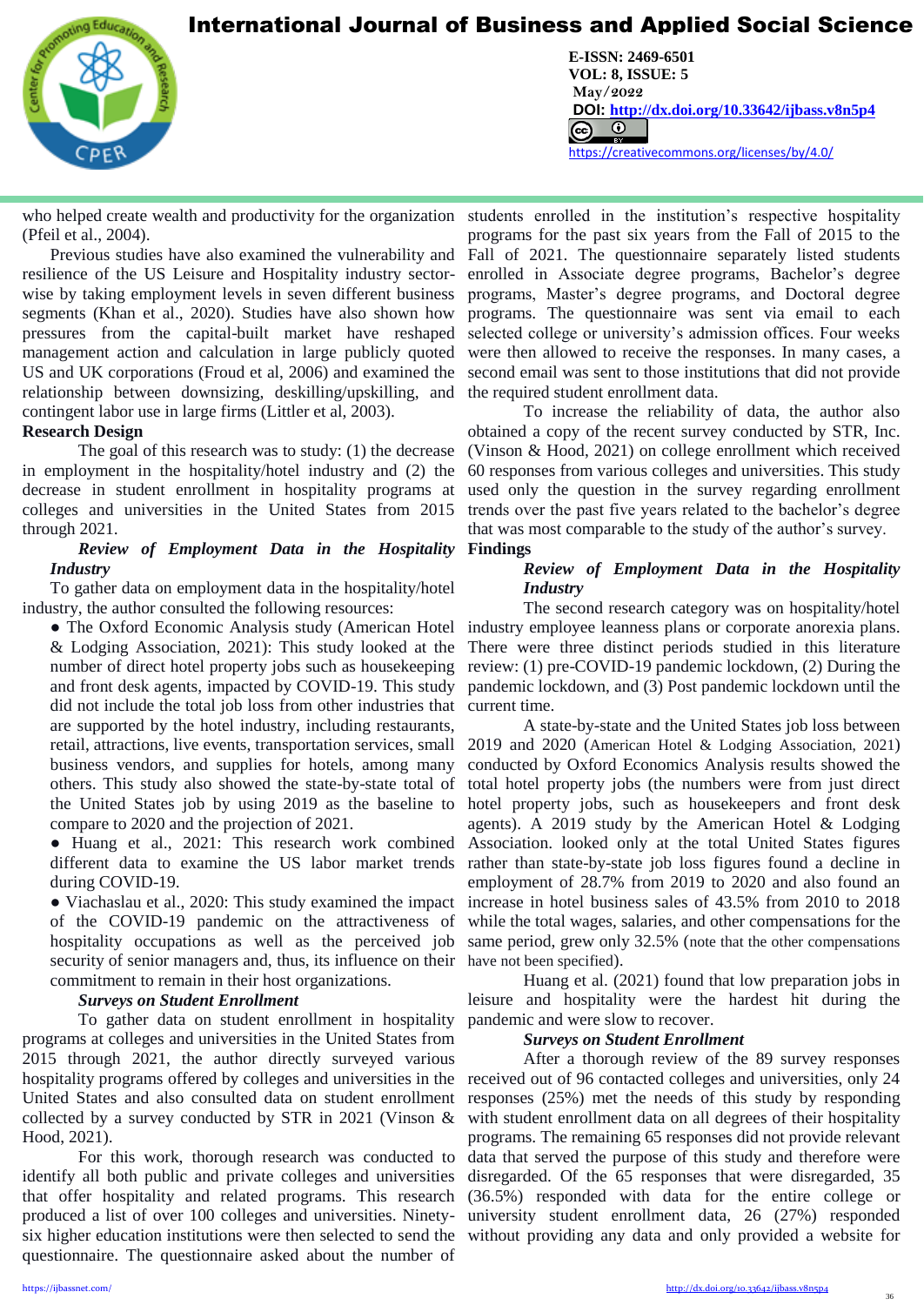

L

**CENTER FOR PROMOTION EDUCATION AND RESEARCH (CPER)** USA [www.cpernet.org](http://www.cpernet.org/)/www.cpernet.org/www.cpernet.org/www.cpernet.org/www.cpernet.org/www.cpernet.org/www.cpernet.org/www.cpernet.org/www.cpernet.org/www.cpernet.org/www.c **E-ISSN: 2469-6501 VOL: 8, ISSUE: 5 May/2022 DOI: <http://dx.doi.org/10.33642/ijbass.v8n5p4>**  <https://creativecommons.org/licenses/by/4.0/>

their college or university, and 11 (11.5%) colleges and mergers, affect certain groups within the organization, universities did not respond at all.

The collected data from the remaining 24 universities were tabulated with 19 universities selected for this study based on the decline in their student enrollment in each year from 2015 through 2021 and in their bachelor's degree programs only.

The survey data collected on 19 universities compared student enrollment in the Fall of 2015 and the Fall of 2021 and found that the lowest student enrollment decline between these two periods was a university with a 16.2% decline and the highest rate of decline at a university was 75.8% decline. The remaining institutions fell in between these two rates with a high concentration in the 30% decline range.

Similar to the findings presented in the author's survey, in the STR survey (Vinson & Hood, 2021), of the 60 colleges and universities contacted 42 (70%) had declines in their student enrollment.

### **Discussion**

The hospitality industry, in general, and the hotel industry as the subject of this study operate on a fixed supply of guestrooms while the demand is variable. The demand primarily refers to the hotel guests, who use the hotel products and services. The imbalance or unequal relations between these two sides of the equation have long been the cornerstone of hotel operations and challenges for successful hotel operations. Hotel operators have long been fighting on two distinct fronts of supply and demand to bring them into harmonious balance. On the demand side of the battle, hotel operators constantly attempt to increase demand by forecasting the demand, which to a greater extent has been successful by implementing revenue management strategies and tactics. On the supply side of the battle, they have been formulating various strategies and tactics to reduce the cost of supplies. The prominent cost of supply is dominated by the cost of employees to provide the highest quality of products and services to the hotel guests possible. Since the hotel industry is considered a service industry, the role of the employee's contribution to service is ultimate and essential.

Over the years, many attempts have been made to reduce the size of employees, particularly during the slow seasons to try to improve the imbalance in supply and demand. The practice of job enlargement both vertically and horizontally (Stevenson 2021) and the adjustment of the employee schedules both daily or weekly as well as temporary and permanent layoffs are typical tactical and strategical applications of corporate anorexia. As an effect, the employee reduction plans at the workplace have created a sense of job insecurity in the industry. Organizational restructuring and downsizing have also increased employees' perceptions of job insecurity (Niesen et al., 2018). Job insecurity can spread among employees for two specific reasons (Manuno et al., 2014). First, changes within an organization caused by quantitative job insecurity, such as layoffs, downsizing, and

including their perceptions of job insecurity, and second, certain threats or stressors can be interpreted similarly or collectively by employees (Jordan et al., 2002, Gaunt & Benjamin 2007).

It is obvious that even before the COVID-19 pandemic, modern working environments faced uncertainty due to technological changes, economic fluctuations, and political insecurity, this is unable to guarantee employment stability to all employees (Etehadi and Kratepe 2019). However, the COVID-19 pandemic has aggravated this situation.

In response, corporate anorexia strategies have adapted and successfully implemented the use of computer software programs designed specifically to forecast the demand both at large and in specific targeted markets. The revenue front has also been assisted with the traditional various types of marketing including advertising, public relations, and promotions, which all utilize the pricing strategies to maximize revenue generation. On the cost front, technology-driven tools on both the hardware such as robots as well as computer software programs assistance have been used to perform various functions in the hotel operations. The use of robots within the hospitality industry has become more commonplace, with uses ranging from artificial intelligence chatbots, designed to assist with the customer service process, to robot assistants, deployed to improve guests' experience in a hotel (revfine.com, 2022). These advancements in science and technology provided opportunities for the hotel industry to reduce the size of employees further in guest service areas where employees typically have had direct contact with guests. This traditional task has been changed by allowing guests to complete some of the tasks that were previously performed by employees as a function of hospitality to guests who are away from home and have an expectation of services from others to place them in comfort. Such a crucial expected level of service from guests at the registration areas of the front desk has been minimized. For example, guests are now expected to perform some or all of the check-in and checkout by themselves using their cell phones to access the hotel registration application by themselves.

The following examples demonstrate how robots are taking human jobs in the hotel industry:

> "*The hotel Henn-na group location is the near city of Nagasaki Japan introduced robots in certain areas of services such as front desk check-in checks out the company that introduced robots in their introduced service delivery, carrying guests' luggage and escorting guests to their rooms.*" (Socialtables, 2021). "*In the United States hotel companies such as Intercontinental Hotel Group (IHG), Crown Plaza brand in Silicon Valley, CA performing delivery housekeeping items such as towels, toiletries, and amenities to guests. Marriott hotel company Aloft brand located in Cupertino, CA, and Residence Inn,*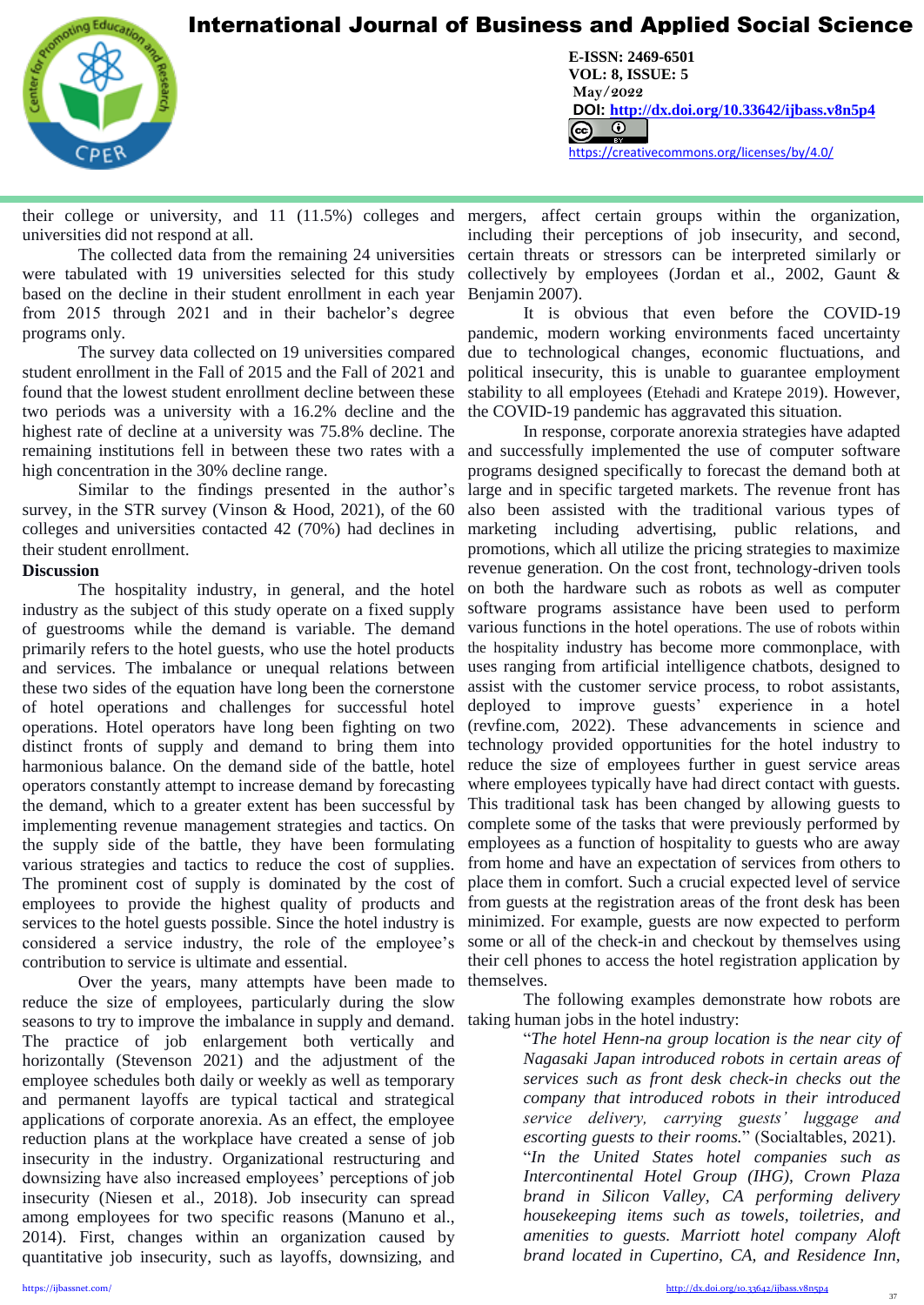

L

**CENTER FOR PROMOTION EDUCATION AND RESEARCH (CPER)** USA [www.cpernet.org](http://www.cpernet.org/)/www.cpernet.org/www.cpernet.org/www.cpernet.org/www.cpernet.org/www.cpernet.org/www.cpernet.org/www.cpernet.org/www.cpernet.org/www.cpernet.org/www.c **E-ISSN: 2469-6501 VOL: 8, ISSUE: 5 May/2022 DOI: <http://dx.doi.org/10.33642/ijbass.v8n5p4>**  <https://creativecommons.org/licenses/by/4.0/>

*where robots being used to perform some of the employees' tasks. Hilton hotels introduced robots in their McLean, Virginia providing concierge services to the guest. Yotel Hotels in New York provides robot services at the front desk. Hotel EMC2 in Chicago also staffed two robots for delivering toiletries to guests*." (Socialtables, 2021)

While the hotel industry has welcomed the ideas of automation and self-service intending to trim the size of the employees aggressively in recent years, it has been in the minds of management for a very long time. The management's ultimate objective is to generate higher financial gains for the corporate shareholders and themselves. Therefore, the investment implementation in robotics and other technologies applicable to hotel operations is going to play an increasingly vital role in the bottom line of their financial statements. The main question for hotel operators is the response of hotel guests who are going to use hotel services provided by nonhumans. The success or otherwise of robotics in the hospitality business is dependent on how comfortable customers are while being attended to by these robots. It is interesting to note that in a study conducted in 2017, not less than 60% of the respondents said they would be comfortable being attended to by a robot (Welsh, 2018)

Proponents of the replacement of human employees with robotic employees say that there are advantages to hotel industry operations (Welsh, 2018). These advantages are listed as – the fact that robots are not prone to exhaustion or have bad moods or bad days. Robots can work with peak efficiency for longer periods than humans can. Robots are also able to carry out a whole lot of tasks faster than humans. Additionally, when robots are used, human error is eliminated. You can expect a very high level of precision and accuracy.

The opponents on the other hand argue that there are many obvious disadvantages of robot use and that it will ultimately replace humans at work and lead to unemployment. This is one of the most popular reasons some people give for not wanting to utilize robots (Welsh, 2018). There is another factor that needs to be addressed by proponents of robotic services in hotels, the initial investment and subsequent operating costs are also relevant to be included in the total cost and benefit analysis. It is also important to bear in mind that the purchase of robots is considered an investment of an asset with a certain life expectancy, which requires it to be treated like other assets such as equipment or machinery to calculate the cost of operation, i.e., maintenance and other related costs as well as calculation of annual depreciation cost (Welsh, 2018).

That means shareholders will have to abandon their absurdly unrealistic expectations of perpetual double-digit

profit growth and recognize that the real value of the stocks they hold is probably only a quarter to a third of what they're currently valued at a bitter pill to swallow for which greedy brokerage firms also share responsibility.

### **Conclusions, Limitations, and Future Research**

The findings of this study are mainly based on direct contact with both educational institutions and industry operations. It is the opinion of the author that the primary reason for the implementation of all kinds of computer technology products and services as mentioned earlier in the hotel properties is to reduce the dependency of the hotel operations on human services due to the variation of human services in the level of services offered by human employees and at the same time to reduce the total payroll expenses. The larger the reduction of the human contribution to hotel services, the lower the student enrollment in colleges and universities. Proponents of robotic services in hotels minimize their effects and hold the assumption that in the future these limitations will be overcome either by the advancement of the robotic technology programing or the decline of guests' expectations of the traditional services they receive while they stay in a full-service hotel.

However, the decline in recruitment of college graduates by the hospitality industry has created a major impact on applications to study hospitality management in higher education. The general sense of pursuing a higher education degree by young high school graduates is to land a job with higher pay to return on their early investment of the four or more years of the college education.Unfortunately, in the past two years, many college students studying various hospitality management programs have experienced some degree of career shock and uncertainty about their future profession. Career shock is defined as "a disruptive and extraordinary event that is, at least to some degree, caused by factors outside the focal individual's control and that triggers a deliberate thought process concerning one's career" (Akkermans, Seibert, & Mol, 2018, p.4).

Although proponents of robotic services argue that there will be more job openings in the development, programming, and production of robots, the intention here is to detail the loss of jobs for people who are in the hospitality and hotel industry. The subject of this paper is to demonstrate the impact of the decline of employment in the hospitality industry whether due to the COVID-19 pandemic, advances in technology, or both, and its subsequent effect on the decline of student enrollment as evidence of fewer high school graduates pursuing their professional education in hospitality management programs in higher education institutions.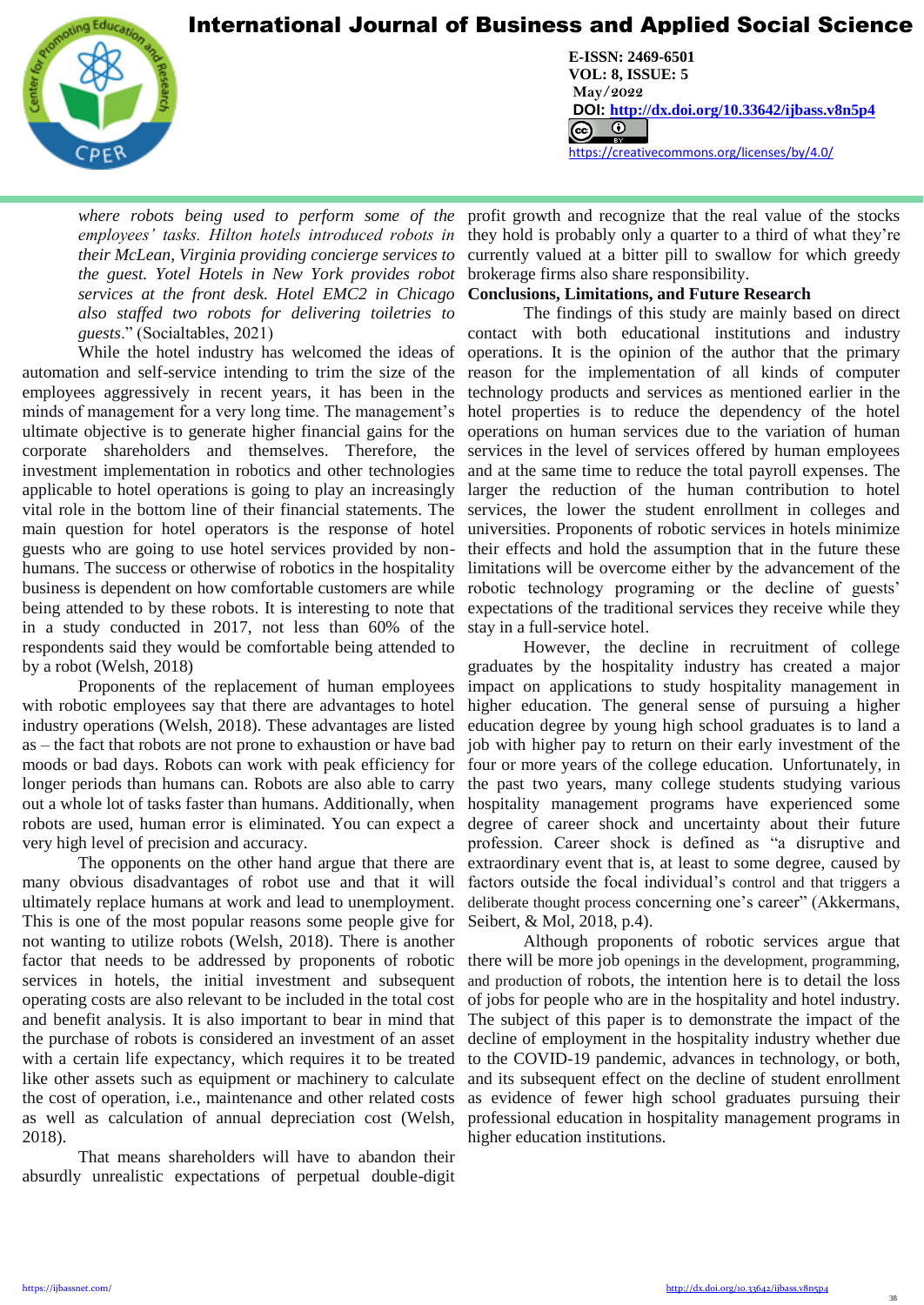

**CENTER FOR PROMOTION EDUCATION AND RESEARCH (CPER)** USA [www.cpernet.org](http://www.cpernet.org/)/www.cpernet.org/www.cpernet.org/www.cpernet.org/www.cpernet.org/www.cpernet.org/www.cpernet.org/www.cpernet.org/www.cpernet.org/www.cpernet.org/www.c **E-ISSN: 2469-6501 VOL: 8, ISSUE: 5 May/2022 DOI: <http://dx.doi.org/10.33642/ijbass.v8n5p4>**  <https://creativecommons.org/licenses/by/4.0/>

## **References**

L

- 6 hotel brands leading the way with Robot Technology. Social Tables. (2021, May 5). Retrieved from https://www.socialtables.com/blog/hospitality-technology/hotel-brands-robot/
- *8* examples of robots being used in the hospitality industry. Revfine.com. (2022, February 19). Retrieved from https://www.revfine.com/robots-hospitality-industry/
- Akkermaans, J., Scibert, S.E., & Mol, S.T. (2018). Tales of the unexpected: Integrating career shocks in the contemporary careers literature. SA Journal of Industrial Psychology, 44(1), 1-10.
- American Hotel & Lodging Association. (2021). State-By-State Job Loss. Retrieved from [https://www.ahla.com/sites/default/files/Fact%20Sheet\\_2021%20State%20COVID19%2](https://www.ahla.com/sites/default/files/Fact%20Sheet_2021%20State%20COVID19%25)0Impact.pdf
- Baumol, W. J., Blinder, A. S., & Wolff, E. N. (2003). *Downsizing in America: Reality, causes, and consequences*. Russell Sage Foundation.
- Cameron, K. S., Freeman, S. J., & Mishra, A. K. (1991). Best practices in white-collar downsizing: Managing contradictions. *Academy of management perspectives*, *5*(3), 57-73.
- Collins English dictionary. (1994). Glasgow: HarperCollins Publishers.
- Corporate anorexia. (n.d.) Farlex Financial Dictionary. (2009). Retrieved from <https://financial-dictionary.thefreedictionary.com/Corporate+Anorexia>
- Etehadi, B., Karatepe, O.M. (2019). The impact of job insecurity on critical hotel employee outcomes: The mediating role of self-efficacy. Journal of Hospitality Marketing Management, 28(6), 665-689.
- Filimonau,V. Derqui, B., & Matute, J. (2020). The COVID-19 Pandemic and Organizational Commitment of Senior hotel managers. International Journal of Hospitality Management, 91-102650. 10-11.
- Froud, J., Johal, S., Leaver, A., & Williams, K. (2006). *Financialization and strategy: Narrative and numbers*. Routledge.
- Gaunt, R., & Benjamin, O. (2007). Job insecurity, stress and gender: The moderating role of gender ideology. *Community. Work and Family*, *10*(3), 341-355.
- Hall, M. C., Prayag, G., Fieger, P., & Dyason, D. (2020). Beyond panic buying: consumption displacement and COVID-19. *Journal of Service Management*.
- Houghton Mifflin. (1991). Corporate anorexia. *The American Heritage Dictionary*.
- Huang, A., De la Mora Velasco, E., Marsh, J., & Workman, H. (2021). COVID-19 and the future of work in the hospitality industry. *International Journal of Hospitality Management*, *97*, 102986.
- Innes, P. & Littler, C. (2004). A decade of downsizing: Understanding the contours of change in Australia, 1990-99. Asia Pacific Journal of Human Resources, 42,229-242.
- Jiang, Y., & Wen, J. (2020). Effects of COVID-19 on hotel marketing and management: a perspective article. International Journal of Contemporary Hospitality Management, 32 (8), 2563-2573.
- Jordan, R.J., Ashanasy, N.M., Hartel, C.E.J. (2002). Emotional intelligence as a moderator of emotional behavioral reactions to job insecurity. Academy of Management Review, 27(3), 361-372.
- Khan, M. A. A., & Hashim, H. (2020). The Effect of Covid-19 on tourism and hospitality industry in Malaysia, resurgence in the post-pandemic era: a conceptual criterion. *International Journal of Tourism & Hospitality Review*, *7*(2), 54-62.
- Littler, C. & Innes, P. (2003). Downsizing and de-knowledging the firm. Work, Employment and Society, 17, 73-100.
- Mauno, A., DeCuyper, N., Tdvanen, A., Kinnunen, U., & Makikangas, A. (2014). Occupational well-being as a mediator between job insecurity and turnover intention: findings at the individual and work department levels. European Journal of Work and Organizational Psychology, 23(3), 381-393.
- Marinoni, G., Van't Land, H., & Jensen, T. (2020). The impact of COVID-19 on higher education around the world. International Association of Universities, 102-6-39.
- Narayan, P. K., Phan, D. H. B., & Liu, G. (2021). COVID-19 lockdowns, stimulus packages, travel bans, and stock returns. *Finance research letters*, *38*, 101732
- Niesen, W., Hootegem, A.V., Handaja, Y., battistelli, A., & De Witte, H. (2018). Quantitative and qualitative job insecurity and idea generation: The mediating role of psychological contract breach. Scandinavian Journal of Work and Organizational Psychology, 3(1), pp. 1-4